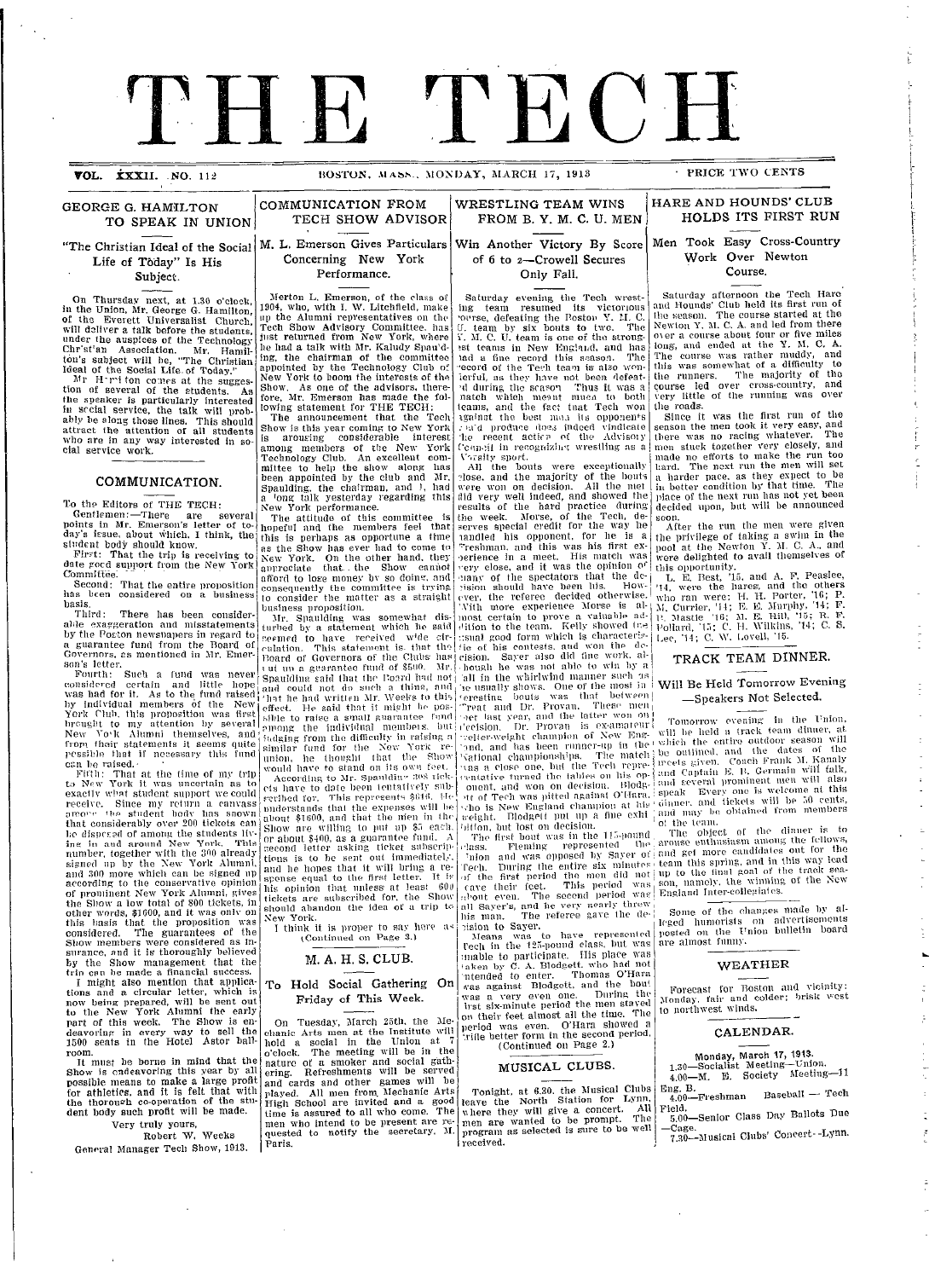

I

4**IL**

.I I i

Published daily, except Sunday, during the college year by students of **the** Massa-chusetts Institute of Technology. Entered as second-class matter, Sept. **15, 1911, at the** postoffice at Boston, Mass.. un- der the set of Congress of March 3. 1879.

**MANAGING BOARD. A. T. Gibson, 1913** ......... **General Maunger S. H. Taylor,** 1914 ........ **Editor-in-Chief** G. R. Thayer, 1913 ...... Business Manager

NEWS **BOARD** F. C. Foote ............. thletic E'ditor H. Rogers, 1915 ............ Societies Editor **P. J. Munn, 1915 ........ Exchange Editor BUSINESS BOARD.** L C. Lamb, 1915 ............. Adv. .Manager W. H. Fleming. 1914..Circulation Manager NEWS STAFF. S. T. Berkowitz, '15 .. T. W. Burlkhart. '15 E .A. Weaver, 1915 ... I. B. McDaniel, 1915 W. B. Rivers. 1915 . ...... P. Sabin, 1915 R. E. DeMerritt. 1910 ...... D. N. Test, 1916 E. H. 'own'send. 1916..G. W. Wyman, 1916 H l'. Gray. 1916 ..... W. T. IKnices7zner, 191} **EDITORIAL** STAFF. H. W. Lainson. 1915 ......T. K. Heller, 1916 H. E. Keyes. 1916 ...... C. W. Loomis, 1916 **BUSINESS STAFF. HI.** I. Knowles, 1915.I. E. Scmhabacker. 1916

**Office, 42 Trinity Place. Phone-Back Bay 5527 or 2180. Night Phone-Back Bay 5527.**

**Subscriptions within the Boston Postal Stibscriptions. \$2.00 per year, In advance, Single copies,** 2 **cents.** MONDAY, MARCH, 17, 1913

**PROM** PROGRAMS AT **CAGE.**

The preliminary programs for the Junior Prom are now obtainable at the Cage. The committee will not allow the exchange of tickets this year as formerly has been the custom. Therefore all who signed up and are not going must notify the committee -at once.

We are more than glad that Mr.<br>Emerson has presented his point of<br>view regarding the Show's perform-<br>ance in New York, and that Mr.<br>Weeks has seen fit to answer the<br>statement in the same issue, for in<br>this way the whole st be able to get an idea of what the prolposition is and what things must be considered. Our position is some-what biased in the fact that we think it would be a great help to Tech.<br>nology for the Show to go to New<br>York. We feel, however, that such a performance should, under no con-<br>ditions, be considered until the ex-<br>pense of the entire trip is fully in sight.

#### ELECTRICAL BULLETIN.

The ever-increasing use of electricity has made the manufacture of electrical instruments and meters an Im-portant and highly specialized indus-try with many complex problems. In view of this fact the Bureau of For-eign and Domestic Commerce de-spatched Mr. H. B. Brooks, an expert of the United States Bureau of Stand-<br>ards, as commercial agent to make a ards, as commercial agent to make a<br>study of this industry in Europe, where such pioneer work has been! Wide Awake. done in electrical measurements. Mr.<br>Brooks visited the principal manufac. WRESTLING VICTORY. turers and obtained such information  $($  Continued from Page 1. in regard to their organization, meth-  $\vert$  and had a shade the better of Blodgods and products as would be of inter- $\begin{vmatrix}$  and natural decision was awarded to est to American makers and users. In the and a shade the better of Blodges<br>ods and products as would be of inter-<br>et t. The decision was awarded to<br>est to American makers and users. In O'Hara.<br>Its report, which has recent his report. which has recently been  $\begin{bmatrix} 0 & \text{Hara.} \\ \text{Kelly of} \\ \text{Solved by} \\ \text{Domestic} \end{bmatrix}$  C. D. in the 125-<br>Issued by the Bureau of Foreign and Green of the V. M. C. U. in the 125-<br>Domestic Commerce as Special <sub>pound</sub> bout. In Agents, Series No. 66 the works of  $\frac{1}{100}$  all the better of it. In the second the bulletin may be obtained by appli-<br>and entire time. The decision was won by cation to the Bureau of Foreign and Kelly.<br>Domestic Commerce at Washington.  $\begin{bmatrix}Kelly. \\ Edn. \end{bmatrix}$  Each team had two representatives Domestic Commerce at Washington.  $\begin{bmatrix} \kappa_{\text{E1}} \\ E_{\text{R}} \\ \kappa_{\text{R}} \end{bmatrix}$  team had two representatives

1---~------ --------·------ ------ ---

## FIRST REHEARSAL OF SHOW CAST AND CHORUS

Program for the Week Made Out -Girls to Get Costumes

#### Today.

Saturday afternoon Mr. Sanger held his first combined rehearsal of the cast and chorus. The rehearsal went off exceptionally well and afforded a chance of seeing what the plot is really like. The only real trouble with this was that the men did not sing the songs and parts were read extensively.

The program for this week through Wednesday afternoon is as follows: Today, at 4.15, Mr. McConathy will ccnduct a rehearsal of both cast and chorus **in** the Show music.

Tuesday, at 4.15, Mr. Sanger will go<br>over the first act with cast.<br>Up to this time the principals have

I)een reading their lines, but from now on Mr. Sanger will permit no more of this reading, and regardless of who these men are he will let them

go. This afternoon, at 4.15, the five principal girls and the society girls will meet in the Show office to go to Filene's for costumes. These men must be prompt as one of the society

girls is to be cut. Tuesday afternoon. at 4.30, Ex-Stage Manager Geoffrey Thayer will meet all those men who are candi-dates for "light men." About six men will be chosen, but it is expected that more men will be out since so many fellows are needed.

#### COMMUNICATION.

To the Editor of THE TECH:

If an epidemic breaks out in our midst we immediately make every rossible effort to find out what there is to be known about it. We have slowly and painfully learned that in this, or at least comforting ignorance may be the surest road to defeat.

Socialism is an epidemic that claims<br>5.000 new victims yearly; and 75.000 new victims yearly; and<br>whether we like it or not, double their numbers every two years. The work-ing class. if not downright socialistic, is stronglv imbued with the socialistic spirit. Men of gifts and training. eur very centres of educatibt, are turning socialistic, and not the fewest adher<br>ents of socialism are among engineers<br>and professional men ot all sorts. 'Te be well informed about such an agency as this is the duty of every man who lays claim to anything like ithe engineering of scientifis spirit; to ianore it is the act of an inferior intelligence.

Everybody will be given a cbanae to learn about this new subject by listening to Mr. Laidler in the Union<br>today at 1.30. Mr. Laidler is a mar of sufficient educational achievement to command the attention of all trained men.

31 leading European firms are de-<br>scribed. Attention is given to the the men stood up for a large part of equipment, the number of employees,  $\kappa_{\text{EUV}}$  was on the offensive the entire the hours of labor, and the nature of time. The extra period of three min-<br>the products manufactured. Copies of unes the men were on their feet the the bulletin may be obtained by appli-  $\vert$  entire time. The decision was won by

There is now on exhibition in the last and class. In the urst<br>glass case in the Union a silver cup. Goodland of the Union. The first<br>awarded to P. W. MacNeill. winner of Goodland of the Union. The first<br>the Editorial Cont

**STONE. & WEBSTER CHARLE'I3A. STONE, '83 RUSSELL ROBB, '88** ELIOT WADSWQRTH, '91 JOHN W. HALLOWELL

**STONE** & WEBSTER

**EDWIN S. WEBSTER, \*\*\* 88** HENRY **G. BRADtEE, '91** DWIGHT P. ROBINSON '92

Securities of Public Service: Corporations Under the Management of our Organization

> STONE & **WEBSTER** Engineering Corporation



KeeP **YJUR PRELIMINARY THESIS NOTeS NEAT AND READABLE** while fresh in your mind. It is hard to read some of those scratchy notes after the ink grows cold. Whats the solution?

## **RENT A TYPEWRITER. What Typewriter? THE OLIVER;**

which has been in use exclusively in THE TECH offices for the past two years and has satisfactorily fulfilled every condition that Iaes beeni imnposed **upOn** it.

**146 Congress Street**  $\vert$  office.

**See the "Styles" at**  $\sqrt{\frac{1}{\text{Cov}}}$  **four can see Estabrook, the Oliver man,** any time you like in THE TECH office. Make a date with him

**THE OLIVER TYPEWRITER COMPANY**



If you will give us your order early. Why a discount **FOR THIS REASON?** To distribute our work over a greater period. It is impossible for us to take care of our trade when confined to a few weeks known as the "rush season, "hence this offer.

Our Spring and Summer Woolens are now on our counters, and exceed in quality,beautyand variety of design anything we have ever shown.



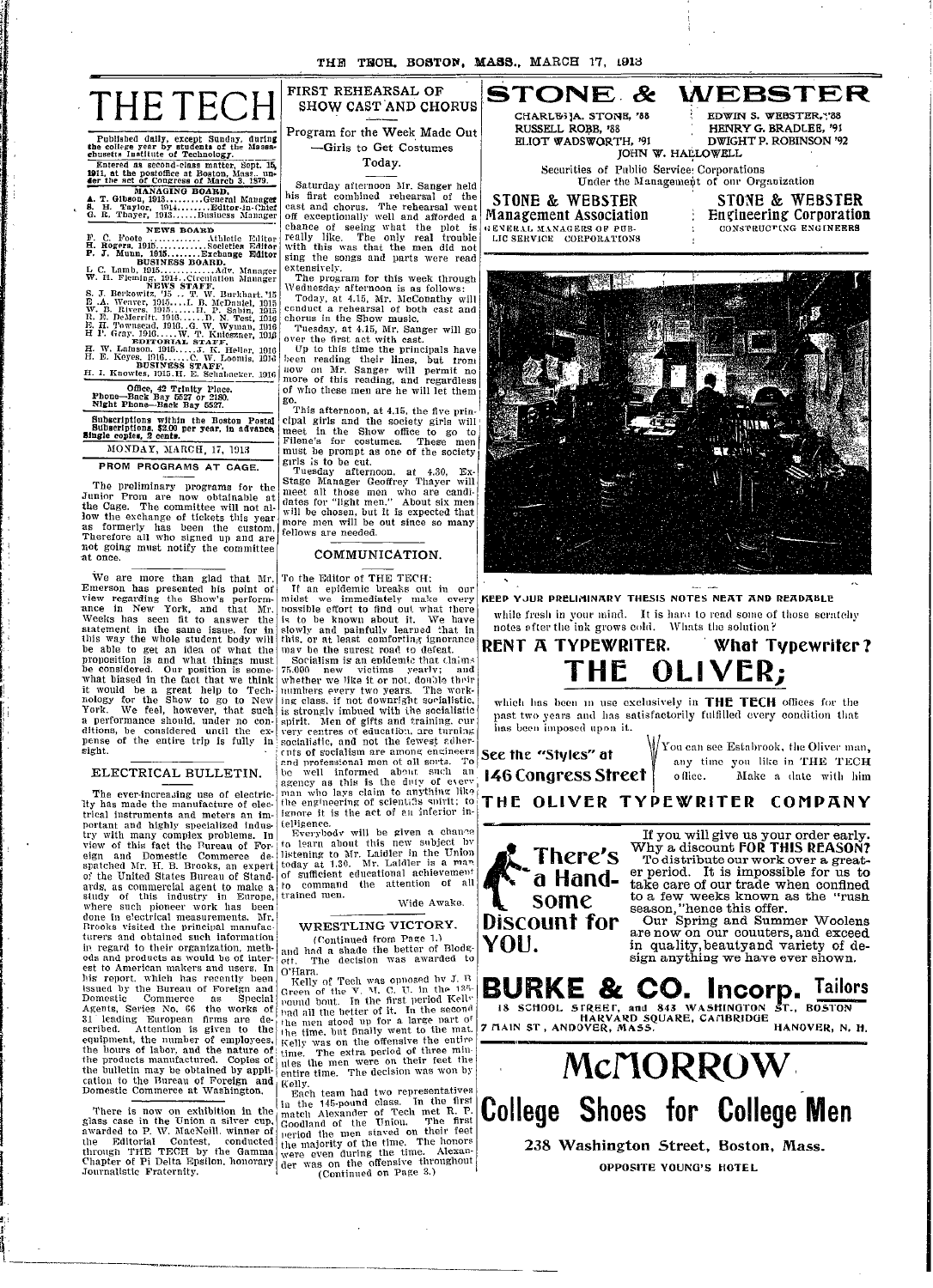I

I

I

| PROF. HOLLIS SPEAKS | NEW YORK LAWYER |
|---------------------|-----------------|
| TODAY IN II ENG. B. | TO ADDRESS STUI |

Will Address M. E. Society On Prominent Speaker Comes Unde Boiler Construction

at 4 P. M.

Today, in 11 Engineering B, at 4 P. M., under the auspices of the Mechanical Engineering Society, Prof. I. N.<br>Hollis of Harvard will give an illus-<br>trated talk on "The History of Steam<br>Boiler Construction."<br>The officers of the society consider<br>it a "treat" to have so well recognized I

an authority on all branches of me- chanical engineering as Prof. Hollis speak to the members of the society. The lecture will cover the whole his-tory of the steam boiler and wvill be illustrated by numerous slides, some of which have never been shown before.

Since all third-year men in Course II are now engaged in boiler design, the talk promises to be of espcial in-terest to them. The officers of the society extend a cordial invitation to all Technclogy men interested in l his subject to be present to hear Prof. Hollis.

### WRESTLING VICTORY.

(Continued from Page 2.) the second period. They were on their feet the majority of the period. An extra period of three minutes was wrestled, and it was Alexander's all the time. He won the match on de-cision. The second bout in this class was between E. Sewell of Y. M. C. U., and Morse of Tech. This was Morse's first bout, and he was very inexperi-enced. He worked hard and did very well considering his inexperience. The first period Morse did very well. It was his period. The second period Morse did good work also. This period was about even. An extra three-minute period was wrestled, and Sew-

eli won on decision. The first match in the 158-pound class was A. G. Innis of Y. M. C. U. vs. Walters of Tech. During the first six minutes the men remained on their feet with the honors resting even. The second period was very close, but Walters had slightly the best of it. In the last period of three minutes Walters had all the best of it. He won on decision. In the sec- ond bout in this class Dr. Provan opposed Captain H. W. Treat of Tech. Provan is the best man on the Union team, and the match was a very close one. During the first period Treat had the best of it. Provan was on the defensive throughout. The contestants remained on their feet the entire second period, but Treat did most of the work. Treat won on decision in the last period of three min-<br>
utes.

utes.<br>The only fall of the evening was secured in the heavyweight class by<br>H. R. Crowell of Tech. Crowell was belowed by E. J. Benson of the Union. throw. in 55 seconds.<br>The final score was: Tech, 6 bouts;  $\begin{bmatrix} t \\ 1 \end{bmatrix}$ 

 $\begin{array}{c|c}\n\text{ Boston Y. M. C. U., 2 bouts.} \\
\text{The summary:} \\
\end{array}$ 

115-pound class-Sayer, Tech, de-<br>feated Fleming, Y. M. C. U., on de- sl cision.

125-pound class-O'Hara, Y. M. C.<br>U., won from Blodgett, Tech, on de-

.ision. 135-pound class-Kelly, Tech, defeated J. B. Green, Y. M. C. U., on de-  $\frac{1}{n}$ 

cision.<br>
145-pound class--Alexander. Tech,  $\begin{bmatrix} t \\ s \\ s \\ w$  and from R. P. Goodland, Y. M. C. U.,  $\begin{bmatrix} g \\ s \\ s \\ w \end{bmatrix}$ 

on decision.<br>145-pound class—E. Sewell, Y. M. C. w U., defeated Morse, Tech, on decision.<br>
158-pound class—Walters, Tech, de-

feated A. G. Innis, Y. M. C. U., on de-  $\begin{bmatrix} a & b & c \end{bmatrix}$  $158$ -pound class-Captain H. W.  $S$ Treat, Tech, defeated Dr. Provan, Y.

 $M_{\odot}$  C. U., on decision.<br>Heavy-weight class-H. R. Crowell,  $\rho_{\rm p}$ 

Tech, defeated E. J. Benson, Y. M. C.  $\vert$  t  $U_{\cdot}$ , on fall in 55 seconds.

ESS STUDENTS Auspices of Institute

Socialists.

As has been announced in previous issues of THE TECH, the Political<br>Engineering Club has secured as its<br>first speaker Mr. Henry W. Laidler, of New York, who will talk in the Union at 1.30 this noon on "The Ideals and Achievements of Socialism."

Mr. Laidler is the National Organ. izer for the Intercollegiate Socialist I Society. He graduated from the Wesleyan University with the class of 1907, and later from the Law School<br>of the St. Lawrence University. After<br>receiving his degree from the latter school he spent several years in graduate work with the departmentof Economics at Columbia University, and as a contributor to various news-papers in New York City. He is a member of the New York Bar and is a brother in the Phi Beta Kappa fraternity. During his college days Mr. Laidler served on the intercollegiate debating team, and has spoken for a number of years on socialism and allied subjects before collegiate and popular audiences in all sections of

the United States. Mr. Laidler's work as Organizer for the Intercollegiate Socialist Society has been attended with signal success. During the two years that he has held the office the society has more than quadrupled its membership, and now lhas nearly sixty undergraduate and

eleven graduate chapters. Another meeting of the Political Engineering Club, under whose aus- pices Mr. Laidler is to speak today, will be held later in the week. At that time permanent officers will be elected, a permanent name will be fixed upon. a constitution adopted, the policy of the club definitely outlined. and new members admitted. As all of these are very important it is hoped that all interested in the club will attend. The exact date will be an- nounced later in THE TECH.

#### TECH SHOW ADVISOR. (Continued from Page 1.)

I

one of the advisors, that this New  $\begin{array}{c|c}$  Announce the York trip places the Advisory Board,  $\begin{array}{c|c} \text{Spring} & \text{Announce the} \\ \text{and particularly the Alumni Advisors.} \end{array}$  Spring and Summer S in a peculiar position. The Tech  $\overline{\text{We are making a specificity of} }$ bon, is responsible to the Institute you. Come up and see abc<br>Committee, since it is given under the the Junior Week Partie suspices of the student body. The ad-<br>
isors are, in a way, a back-ground,<br>
for they have no authority. Neverthe-<br>
ess should the Show make a failure,<br>
486 **Boyl** the advisors would have to bear part<br>of the responsibility.

If the responsibility.<br>I, for one, want the Show'to go to<br>New York. Still, looking at it from<br>business point of view, if it fails to Nay expenses—and it should be noted<br>that the first years in Northampton, **HOTEL E** showed a loss, and even now, with far  $\vert$  **B**  $\vert$  **B** )arely pays expenses,-if New York ;hows a loss, who is to pay the bill? EUROPEAN AN The Show has no money surplus for  $\vert$  HERBERT H. BARNES, Proprietor

experiments. Most of its profits, and t should make at least \$1500, go to thletics. At the close of last year's Show Business Manager Weeks an-<br>counced the profits as over \$1.000; hey were later found to be about 300. The Athletic Association is in ireat need of money, and this year's Show must make every effort to help  $\sum$   $\sum$   $\sum$ show must make City show the show this deficit. Furthermore, the Show this year is to be held in the he Show this year is to be held in the consider-<br>ble increase in expense, and this fact<br>the increase in expense, and this fact<br>how.

As an old Show man I want to put<br>
very bit of enthusiasm behind this<br>
roject but as an advisor I feel that<br>
his trip must absolutely stand on its<br> **10 T** merits.

# SMART AND<br>DISTINCTIVE **IMEN'S** Spring Suits  $_{b}^{A}$  Overcoats

The discriminating man who avoids the common place in style, design and fabric will find the utmost satisfaction in garments of our production.

Aside from the important queston of style good cloths are made of WOOL FABRICS and TAILOR-ING, a little of the former and a great deal of the latter.

Our clothing is made by good tailors, every one a SPECIALIST, who is fit to make garments for particular men, it COSTS more, but it shows in a hundred suits or overcoats as well as in a single one of either, and it means infinitely more satisfaction to the wearer.

Other clothing may look ours, but you will not find the same amount of GOODNESS in it.

This season's offering is composed wholly of gar**ments that fully justify the discriminating man's standard of correct style and good taste.**



#### **PRF & HERBER T TA ILORS**

Announce the arrival of a complete

Spring and Summer Stock of High Grade Fabrics. full dress suits. A suggeston to out a new dress suit, in time for<br>the Junior Week Parties. We can handle you right for both quality and price. Tel. B. B. 2937.

**486 Boylston Street** 

#### **HOTEL BRUNSWICK STON**

EUROPEAN AND AXERICAN PLANS

# **COES & STODDER Desirable Shoes for Students**

-

## **SCHOOL ST.**